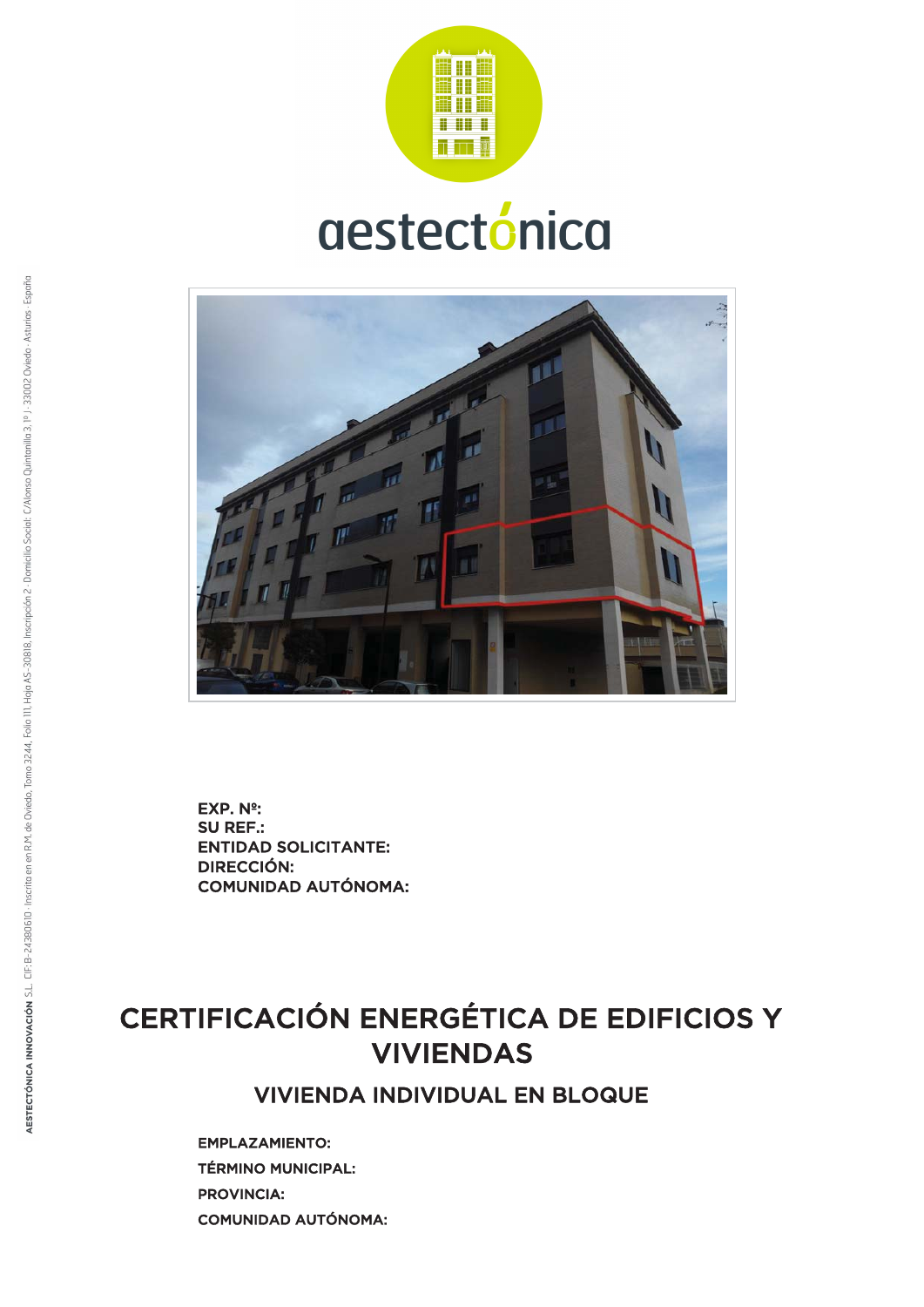# **CERTIFICADO DE EFICIENCIA ENERGÉTICA DE EDIFICIOS**

# IDENTIFICACIÓN DEL EDIFICIO O DE LA PARTE QUE SE CERTIFICA:

| Nombre del edificio                                             | VIVIENDA INDIVIDUAL EN BLOQUE |                      |  |
|-----------------------------------------------------------------|-------------------------------|----------------------|--|
| <b>Dirección</b>                                                |                               |                      |  |
| <b>Municipio</b>                                                |                               | <b>Código Postal</b> |  |
| <b>Provincia</b>                                                | <b>Comunidad Autónoma</b>     |                      |  |
| Zona climática                                                  | C <sub>1</sub>                | Año construcción     |  |
| (construcción<br><b>Normativa</b><br>vigente<br>rehabilitación) | NBE-CT-79                     |                      |  |
| Referencia/s catastral/es                                       |                               |                      |  |

| Tipo de edificio o parte del edificio que se certifica: |                      |  |  |  |
|---------------------------------------------------------|----------------------|--|--|--|
| ○ Edificio de nueva construcción                        | • Edificio Existente |  |  |  |
|                                                         |                      |  |  |  |
| $\bullet$ Vivienda                                      | ○ Terciario          |  |  |  |
| ○ Unifamiliar                                           | ○ Edificio completo  |  |  |  |
| $\bullet$ Bloque                                        | ○ Local              |  |  |  |
| o Bloque completo                                       |                      |  |  |  |
| • Vivienda individual                                   |                      |  |  |  |

# **DATOS DEL TÉCNICO CERTIFICADOR:**

| <b>Nombre y Apellidos</b>                                       |  |                                                         | NIF(NIE)                            |            |                              |
|-----------------------------------------------------------------|--|---------------------------------------------------------|-------------------------------------|------------|------------------------------|
| Razón social                                                    |  | AESTECTÓNICA - CARLOS ROCES Y ASOCIADOS GIJÓN, S.L.P.   |                                     | <b>NIF</b> | B24380610                    |
| <b>Domicilio</b>                                                |  |                                                         | CALLE ALONSO QUINTANILLA Nº 3, 1º J |            |                              |
| <b>Municipio</b>                                                |  | <b>OVIEDO</b>                                           | <b>Código Postal</b>                |            | 33002                        |
| <b>Provincia</b>                                                |  | Asturias                                                | <b>Comunidad Autónoma</b>           |            | Principado<br>de<br>Asturias |
| e-mail:                                                         |  | <b>Teléfono</b><br>eficienciaenergetica@aestectonica.es |                                     | 902157594  |                              |
| Titulación habilitante según normativa vigente                  |  | ARQUITECTO TÉCNICO                                      |                                     |            |                              |
| Procedimiento reconocido de calificación energética<br>versión: |  | utilizado y                                             | CEXv2.3                             |            |                              |

#### CALIFICACIÓN ENFRGÉTICA ORTENIDA.

| <b>CONSUMO DE ENERGÍA</b>    |         | <b>EMISIONES DE DIÓXIDO DE</b> |        |  |  |
|------------------------------|---------|--------------------------------|--------|--|--|
| <b>PRIMARIA NO RENOVABLE</b> |         | <b>CARBONO</b>                 |        |  |  |
| [kWh/m <sup>2</sup> año]     |         | [ $kgCO2/m2$ año]              |        |  |  |
| $< 24.2 \text{ A}$           |         | $5.4$ A                        |        |  |  |
| $24.2 - 39.2$ B              |         | $5.4 - 8.8$ B                  |        |  |  |
| 39.2-60.7                    |         | 8.8-13.7                       |        |  |  |
| 60.7-93.4                    |         | $13.7 - 21.0$                  |        |  |  |
| 93.4-200.0                   |         | 21.0-45.9                      | 44.3 E |  |  |
| 200.0-226.0                  | 209.4 F | 45.9-55.0                      |        |  |  |
| G)<br>$\geq 226.0$           |         | G.<br>$\geq 55.0$              |        |  |  |

El técnico abajo firmante declara responsablemente que ha realizado la certificación energética del edificio o de la parte que se certifica de acuerdo con el procedimiento establecido por la normativa vigente y que son ciertos los datos que figuran en el presente documento, y sus anexos:

Fecha: 15/07/2017



Firma del técnico certificador

Anexo I. Descripción de las características energéticas del edificio. Anexo II. Calificación energética del edificio. Anexo III. Recomendaciones para la mejora de la eficiencia energética. Anexo IV. Pruebas, comprobaciones e inspecciones realizadas por el técnico certificador.

Registro del Órgano Territorial Competente: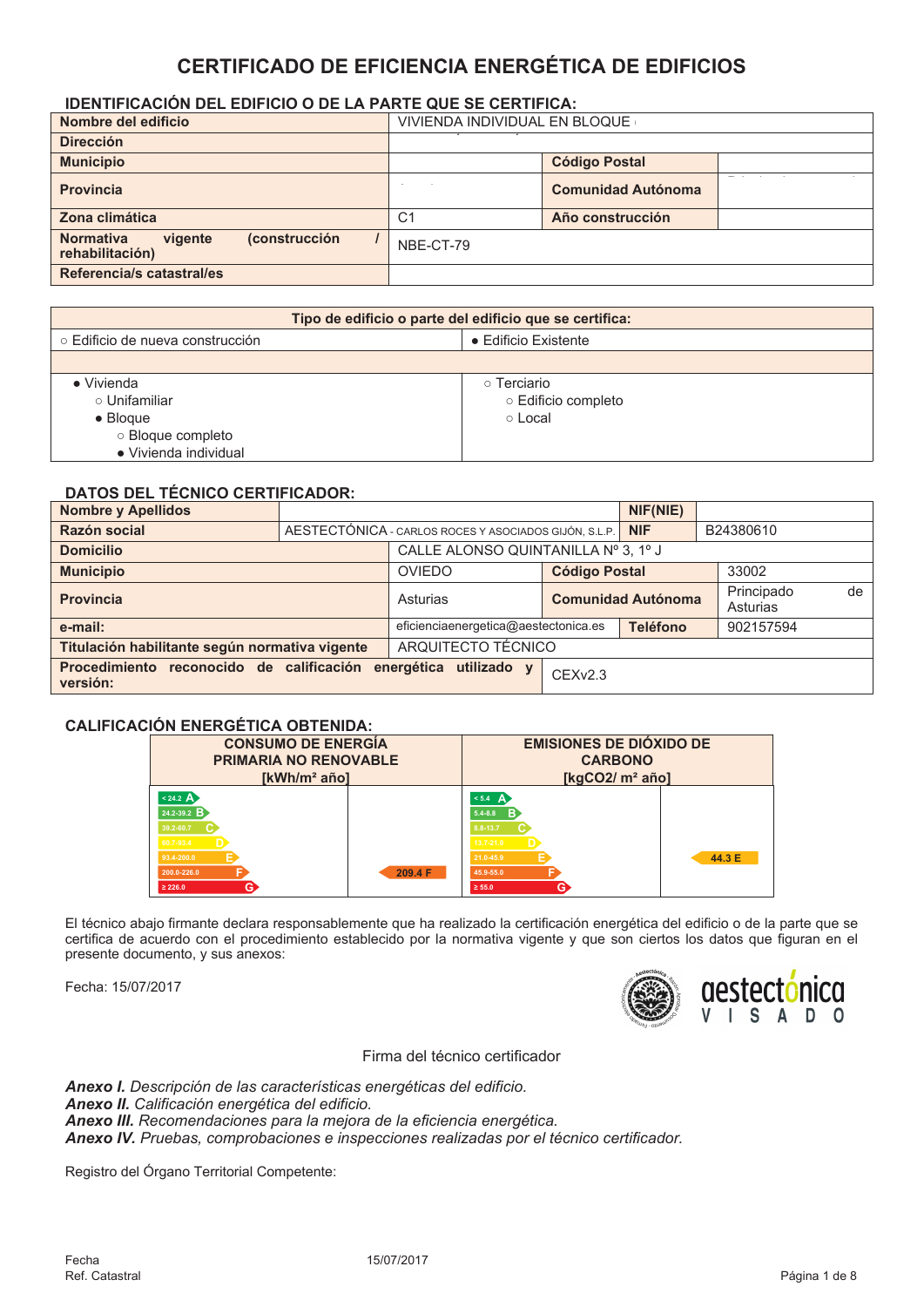# ANEXO I<br>DESCRIPCIÓN DE LAS CARACTERÍSTICAS ENERGÉTICAS DEL EDIFICIO

En este apartado se describen las características energéticas del edificio, envolvente térmica, instalaciones, condiciones de<br>funcionamiento y ocupación y demás datos utilizados para obtener la calificación energética del

# 1. SUPERFICIE, IMAGEN Y SITUACIÓN



# 2. ENVOLVENTE TÉRMICA

#### **Cerramientos opacos**

| <b>Nombre</b>                 | <b>Tipo</b> | <b>Superficie</b><br>$\mathsf{[m^2]}$ | <b>Transmitancia</b><br>$[W/m^2·K]$ | Modo de obtención |
|-------------------------------|-------------|---------------------------------------|-------------------------------------|-------------------|
| Fachada NOROESTE Cocina       | Fachada     | 2.86                                  | 0.62                                | <b>Estimadas</b>  |
| Fachada NOROESTE Salón        | Fachada     | 10.44                                 | 0.62                                | Estimadas         |
| Fachada SUROESTE Salón        | Fachada     | 8.5                                   | 0.62                                | <b>Estimadas</b>  |
| Fachada SUROESTE Dormitorio 1 | Fachada     | 7.11                                  | 0.62                                | Estimadas         |
| Fachada SUROESTE_Dormitorio 2 | Fachada     | 9.13                                  | 0.62                                | Estimadas         |
| Fachada SURESTE Dormitorio 2  | Fachada     | 5.49                                  | 0.62                                | <b>Estimadas</b>  |
| Fachada SURESTE Dormitorio 3  | Fachada     | 4.61                                  | 0.62                                | <b>Estimadas</b>  |
| Suelo con aire                | Suelo       | 72.5                                  | 0.69                                | Estimadas         |

# **Huecos y lucernarios**

| <b>Nombre</b>  | <b>Tipo</b> | <b>Superficie</b><br>[m <sup>2</sup> ] | <b>Transmitancia</b><br>$[W/m^2·K]$ | <b>Factor</b><br>solar | Modo de<br>obtención.<br><b>Transmitancia</b> | Modo de<br>obtención.<br><b>Factor solar</b> |
|----------------|-------------|----------------------------------------|-------------------------------------|------------------------|-----------------------------------------------|----------------------------------------------|
| V <sub>1</sub> | Hueco       | 1.89                                   | 3.58                                | 0.51                   | Estimado                                      | Estimado                                     |
| V <sub>2</sub> | Hueco       | 2.56                                   | 3.58                                | 0.51                   | Estimado                                      | Estimado                                     |
| V <sub>3</sub> | Hueco       | 1.01                                   | 3.58                                | 0.34                   | Estimado                                      | Estimado                                     |
| V <sub>4</sub> | Hueco       | 1.01                                   | 3.58                                | 0.34                   | Estimado                                      | Estimado                                     |
| V <sub>5</sub> | Hueco       | 1.89                                   | 3.58                                | 0.38                   | Estimado                                      | Estimado                                     |
| V <sub>6</sub> | Hueco       | 1.89                                   | 3.58                                | 0.38                   | Estimado                                      | Estimado                                     |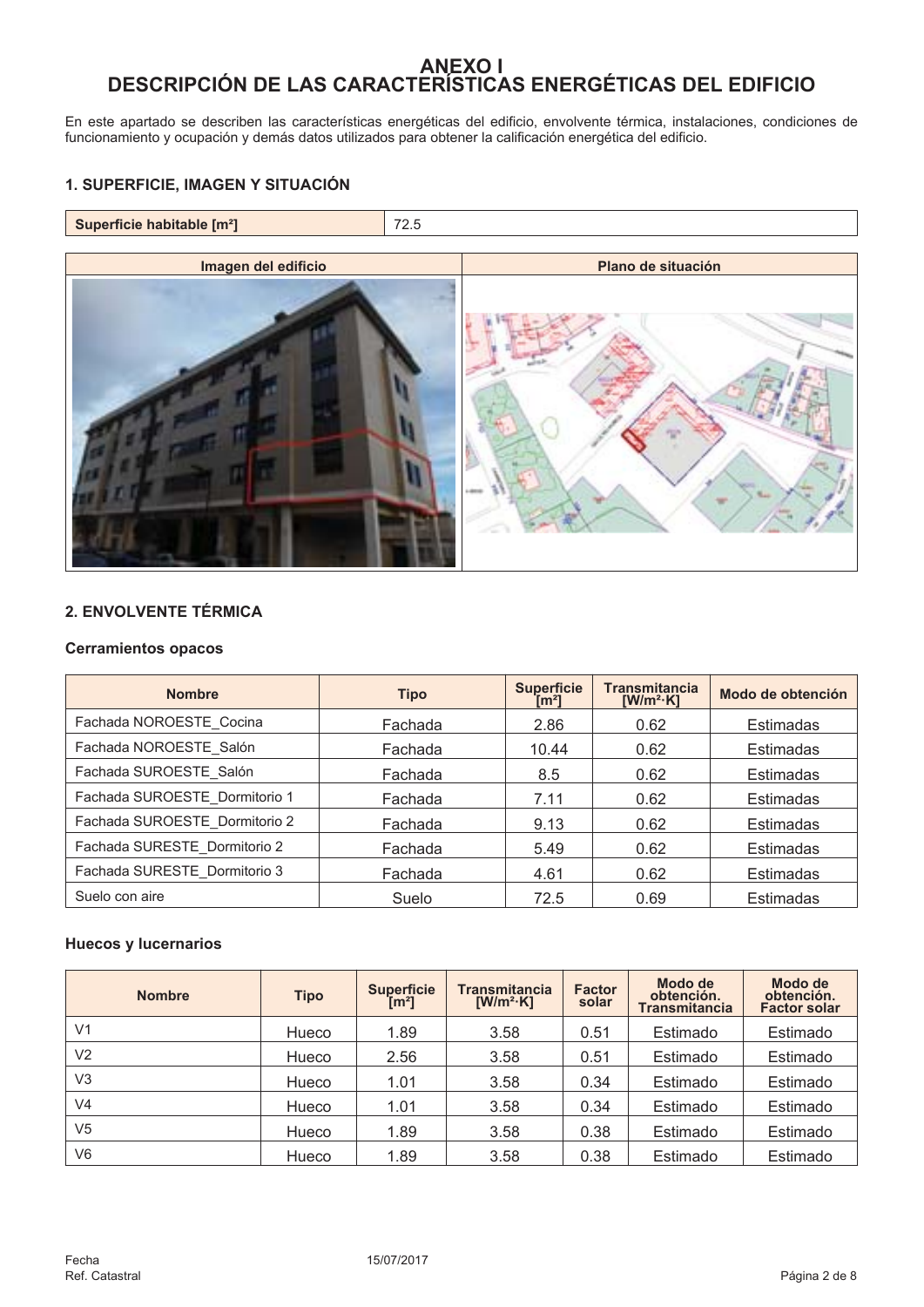# **3. INSTALACIONES TÉRMICAS**

# Generadores de calefacción

| <b>Nombre</b>                                                                      | Tipo             | <b>Potencia</b><br>nominal [kW] | <b>Rendimiento</b><br><b>Estacional [%]</b> | Tipo de<br>Energía | Modo de<br>obtención |
|------------------------------------------------------------------------------------|------------------|---------------------------------|---------------------------------------------|--------------------|----------------------|
| Caldera<br>mixta SAUNIER<br><b>TEK</b><br><b>DUVAL</b><br>SEMIA<br>C <sub>24</sub> | Caldera Estándar | 24.0                            | 77.2                                        | <b>Gas Natural</b> | Estimado             |
| <b>TOTALES</b>                                                                     | Calefacción      |                                 |                                             |                    |                      |

# Generadores de refrigeración

| <b>Nombre</b>  | <b>Tipo</b>   | <b>Potencia</b><br>nominal [kW] | <b>Rendimiento</b><br><b>Estacional [%]</b> | <b>Tipo de</b><br>Energía | Modo de<br>obtención |
|----------------|---------------|---------------------------------|---------------------------------------------|---------------------------|----------------------|
|                |               |                                 |                                             |                           |                      |
| <b>TOTALES</b> | Refrigeración |                                 |                                             |                           |                      |

# Instalaciones de Agua Caliente Sanitaria

| Demanda diaria de ACS a 60° (litros/día) | 112.0 |
|------------------------------------------|-------|
|------------------------------------------|-------|

| <b>Nombre</b>                                                                      | Tipo             | <b>Potencia</b><br>nominal [kW] | <b>Rendimiento</b><br><b>Estacional [%]</b> | Tipo de<br>Energía | Modo de<br>obtención |
|------------------------------------------------------------------------------------|------------------|---------------------------------|---------------------------------------------|--------------------|----------------------|
| Caldera<br>mixta SAUNIER<br>SEMIA<br><b>TEK</b><br><b>DUVAL</b><br>C <sub>24</sub> | Caldera Estándar | 24.0                            | 77.2                                        | <b>Gas Natural</b> | Estimado             |
| <b>TOTALES</b>                                                                     | ACS              |                                 |                                             |                    |                      |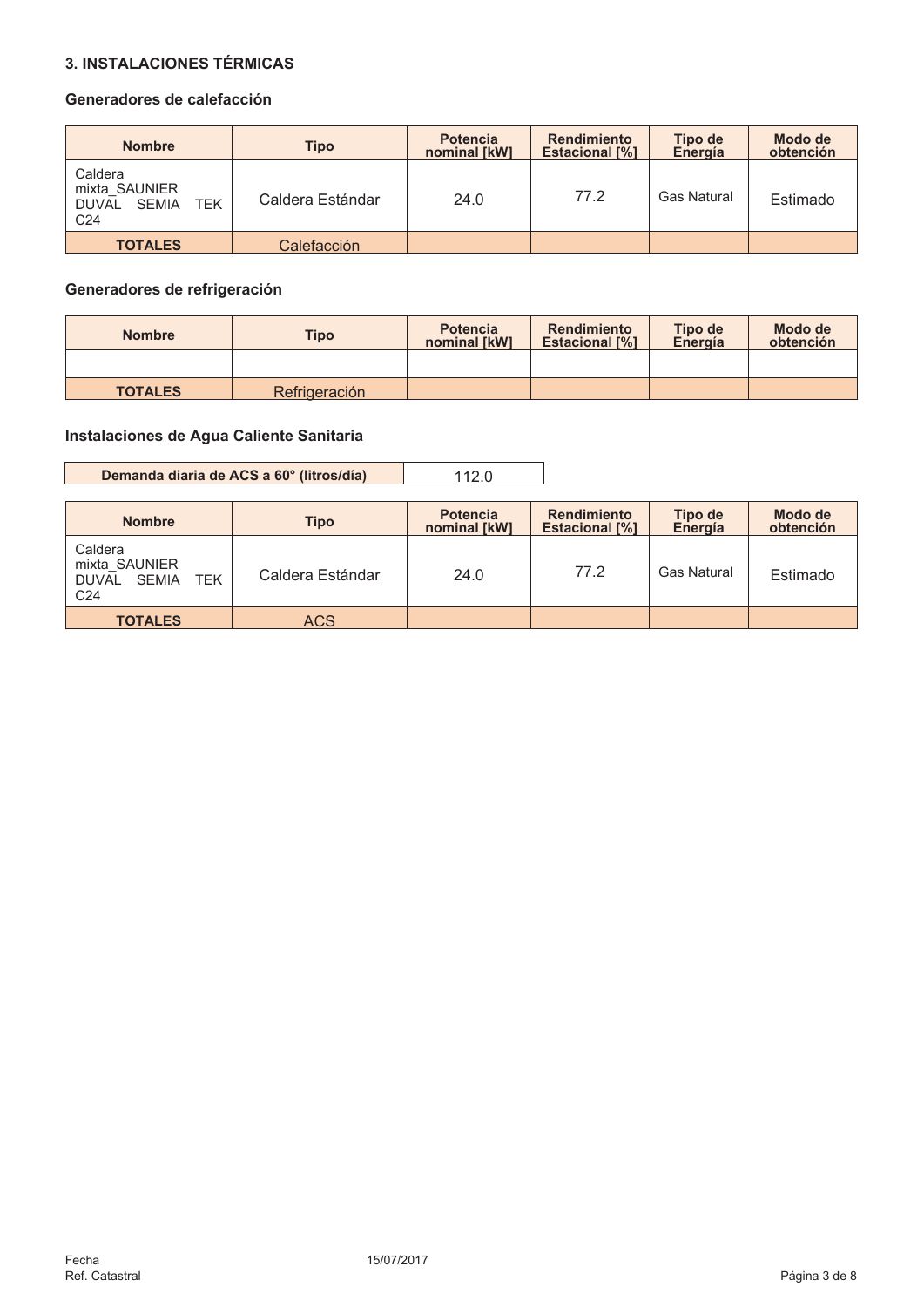# ANEXO II<br>CALIFICACIÓN ENERGÉTICA DEL EDIFICIO

| $\mathbf{r}$<br><b>Zona</b><br>СШ<br>and HG.<br>$\sim$ $\sim$<br>. | IS. | encial |
|--------------------------------------------------------------------|-----|--------|
|--------------------------------------------------------------------|-----|--------|

# 1. CALIFICACIÓN ENERGÉTICA DEL EDIFICIO EN EMISIONES

| <b>INDICADOR GLOBAL</b>                       |        | <b>INDICADORES PARCIALES</b>                                  |   |                                                   |   |
|-----------------------------------------------|--------|---------------------------------------------------------------|---|---------------------------------------------------|---|
| $< 5.4 \quad \textbf{A}$<br>B<br>$5.4 - 8.8$  |        | <b>CALEFACCIÓN</b>                                            |   | <b>ACS</b>                                        |   |
| 8.8-13.7<br>13.7-21.0                         |        | <b>Emisiones</b><br>calefacción<br>[kgCO2/m <sup>2</sup> año] | E | Emisiones ACS<br>[kgCO2/m² año]                   | G |
| 21.0-45.9                                     | 44.3 E | 34.34                                                         |   | 9.99                                              |   |
| 45.9-55.0<br>G)<br>$\geq 55.0$                |        | <b>REFRIGERACIÓN</b>                                          |   | <b>ILUMINACIÓN</b>                                |   |
| Emisiones globales [kgCO2/m <sup>2</sup> año] |        | Emisiones<br>refrigeración<br>[kgCO2/m² año]<br>0.00          |   | Emisiones<br><i>iluminación</i><br>[kgCO2/m² año] |   |

La calificación global del edificio se expresa en términos de dióxido de carbono liberado a la atmósfera como consecuencia del consumo energético del mismo.

|                                      | kgCO2/m <sup>2</sup> año | kgCO2/año |
|--------------------------------------|--------------------------|-----------|
| Emisiones CO2 por consumo eléctrico  | ი იი                     | 0.03      |
| Emisiones CO2 por otros combustibles | 44 33                    | 3214.12   |

# 2. CALIFICACIÓN ENERGÉTICA DEL EDIFICIO EN CONSUMO DE ENERGÍA PRIMARIA NO RENOVABLE

Por energía primaria no renovable se entiende la energía consumida por el edificio procedente de fuentes no renovables que no ha sufrido ningún proceso de conversión o transformación.

| <b>INDICADOR GLOBAL</b>                                                     |         | <b>INDICADORES PARCIALES</b>                              |   |                                                |   |  |  |  |
|-----------------------------------------------------------------------------|---------|-----------------------------------------------------------|---|------------------------------------------------|---|--|--|--|
| $< 24.2 \Delta$<br>24.2-39.2 B                                              |         | <b>CALEFACCIÓN</b>                                        |   | <b>ACS</b>                                     |   |  |  |  |
| 39.2-60.7<br>60.7-93.4                                                      |         | Energía primaria<br>calefacción<br>[kWh/m²año]            | Е | Energía primaria<br>ACS<br>[kWh/m² año]        | G |  |  |  |
| 93.4-200.0                                                                  |         | 162.17                                                    |   | 47.18                                          |   |  |  |  |
| 200.0-226.0<br>G)<br>$\geq 226.0$                                           | 209.4 F | <b>REFRIGERACIÓN</b>                                      |   |                                                |   |  |  |  |
| Consumo global de energía primaria no renovable<br>[kWh/m <sup>2</sup> año] |         | Energía primaria<br>refrigeración<br>[kWh/m² año]<br>0.00 |   | Energía primaria<br>iluminación<br>[kWh/m²año] |   |  |  |  |

# 3. CALIFICACIÓN PARCIAL DE LA DEMANDA ENERGÉTICA DE CALEFACCIÓN Y REFRIGERACIÓN

La demanda energética de calefacción y refrigeración es la energía necesaria para mantener las condiciones internas de confort del edificio.

| <b>DEMANDA DE CALEFACCIÓN</b>                                                                            |         | <b>DEMANDA DE REFRIGERACIÓN</b>                   |  |  |  |  |  |  |
|----------------------------------------------------------------------------------------------------------|---------|---------------------------------------------------|--|--|--|--|--|--|
| 57.7 <sup>h</sup><br>$7.7 - 17.9$ B<br>17.9-32.4<br>32.4-54.2<br>54.2-99.8<br>99.8-108.8<br>$\geq 108.8$ | 105.2 F | No calificable                                    |  |  |  |  |  |  |
| Demanda de calefacción [kWh/m <sup>2</sup> año]                                                          |         | Demanda de refrigeración [kWh/m <sup>2</sup> año] |  |  |  |  |  |  |

El indicador global es resultado de la suma de los indicadores parciales más el valor del indicador para consumos auxiliares, si los hubiera (sólo ed. terciarios,<br>ventilación, bombeo, etc...). La energía eléctrica autocons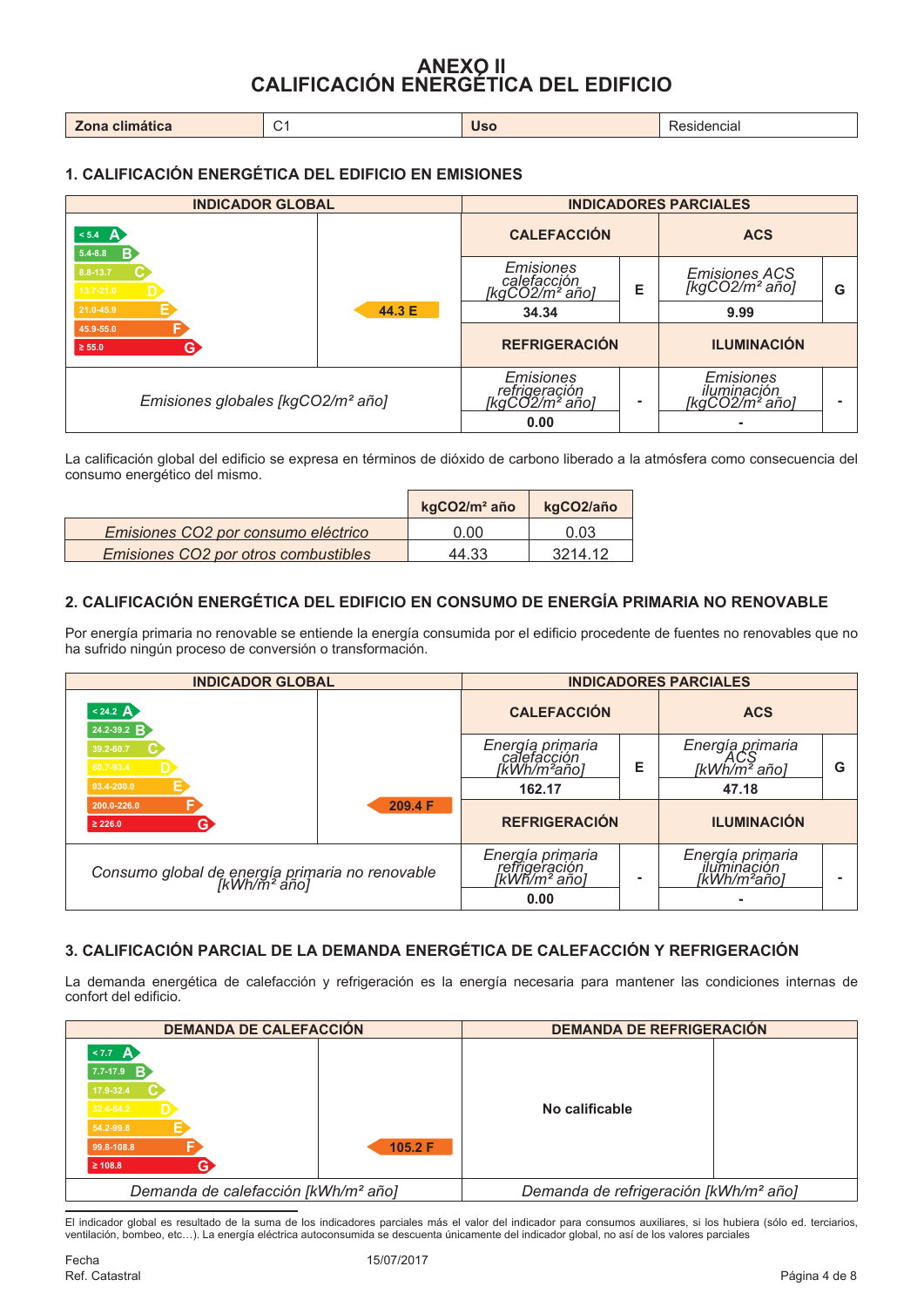# **ANEXO III** RECOMENDACIONES PARA LA MEJORA DE LA EFICIENCIA ENERGÉTICA

#### **CONJUNTO 1**



#### **CALIFICACIÓN ENERGÉTICA GLOBAL**

#### **CALIFICACIONES ENERGÉTICAS PARCIALES**

| <b>DEMANDA DE CALEFACCIÓN</b>                                                                                        | <b>DEMANDA DE REFRIGERACIÓN</b> |
|----------------------------------------------------------------------------------------------------------------------|---------------------------------|
| [kWh/m <sup>2</sup> año]                                                                                             | [kWh/m <sup>2</sup> año]        |
| < 7.7<br>А<br>в<br>$7.7 - 17.9$<br>17.9-32.4<br>32.4-54.2<br>87.6 E<br>54.2-99.8<br>99.8-108.8<br>G.<br>$\geq 108.8$ | No calificable                  |

# **ANÁLISIS TÉCNICO**

|                                                                      | <b>Calefacción</b> |   |                                                     |       | Refrigeración            |                                                     |       | <b>ACS</b> |                                                     |       |                          | <b>Iluminación</b>                                  | <b>Total</b> |   |                                                     |
|----------------------------------------------------------------------|--------------------|---|-----------------------------------------------------|-------|--------------------------|-----------------------------------------------------|-------|------------|-----------------------------------------------------|-------|--------------------------|-----------------------------------------------------|--------------|---|-----------------------------------------------------|
| <b>Indicador</b>                                                     | Valor              |   | ahorro<br>respecto<br>a la<br>situación<br>original | Valor |                          | ahorro<br>respecto<br>a la<br>situación<br>original | Valor |            | ahorro<br>respecto<br>a la<br>situación<br>original | Valor |                          | ahorro<br>respecto<br>a la<br>situación<br>original | Valor        |   | ahorro<br>respecto<br>a la<br>situación<br>original |
| Consumo Energía final<br>[kWh/m <sup>2</sup> año]                    | 113.47             |   | 16.7%                                               | 0.00  |                          | 100.0%                                              | 39.65 |            | 0.0%                                                |       |                          | $-9/6$                                              | 153.12       |   | 13.0%                                               |
| Consumo Energía<br>primaria no renovable<br>[kWh/m <sup>2</sup> año] | 135.0<br>3         | E | 16.7%                                               | 0.00  | $\overline{\phantom{a}}$ | 100.0%                                              | 47.18 | G          | 0.0%                                                |       | $\overline{\phantom{a}}$ | $-9/6$                                              | 182.2        | E | 13.0%                                               |
| Emisiones de CO <sub>2</sub><br>[ $kgCO2/m2$ año]                    | 28.59              | E | 16.7%                                               | 0.00  | $\overline{\phantom{a}}$ | 100.0%                                              | 9.99  | G          | 0.0%                                                |       | $\overline{\phantom{0}}$ | $-9/6$                                              | 38.59        | Ε | 13.0%                                               |
| Demanda [kWh/m <sup>2</sup> año]                                     | 87.60              | E | 16.7%                                               | 0.00  | $\overline{\phantom{a}}$ | 100.0%                                              |       |            |                                                     |       |                          |                                                     |              |   |                                                     |

Nota: Los indicadores energéticos anteriores están calculados en base a coeficientes estándar de operación y funcionamiento del edificio, por lo que solo son válidos a efectos de su calificación energética. Para el análisis económico de las medidas de ahorro y eficiencia energética, el técnico certificador deberá utilizar las condiciones reales y datos históricos de consumo del edificio.

#### **DESCRIPCIÓN DE LA MEDIDA DE MEJORA**

Características de la medida (modelo de equipos, materiales, parámetros característicos)

- ADICIÓN DE AISLAMIENTO TÉRMICO EN SUELO por el exterior mediante colocación de planchas de poliestireno extrusionado (XPS), con un valor de conductividad térmica de 0,032 W/mK y 0.04 m de espesor, hasta alcanzar un nuevo valor de transmitancia térmica de fachada de U= 0.36 W/m2K. - TRASDOSADO INTERIOR DE PILARES DE FACHADA EN ESQUINA para la mejora de los puentes térmicos existentes en los cerramientos de fachada, mediante adición de aislamiento térmico de poliestireno extrusionado colocado en fachada por el interior, con un valor de conductividad térmica de 0.032 W/mK y un espesor de 40 mm., hasta alcanzar un nuevo valor de transmitancia térmica límite en fachada de U= 0.66 W/m2K. - ADICIÓN DE AISLAMIENTO TÉRMICO EN CAJAS DE PERSIANAS mediante colocación de espuma de poliuretano, con un valor de conductividad térmica de 0,022 W/mK y espesor 25 mm., hasta eliminar los puentes térmicos.

#### Coste estimado de la medida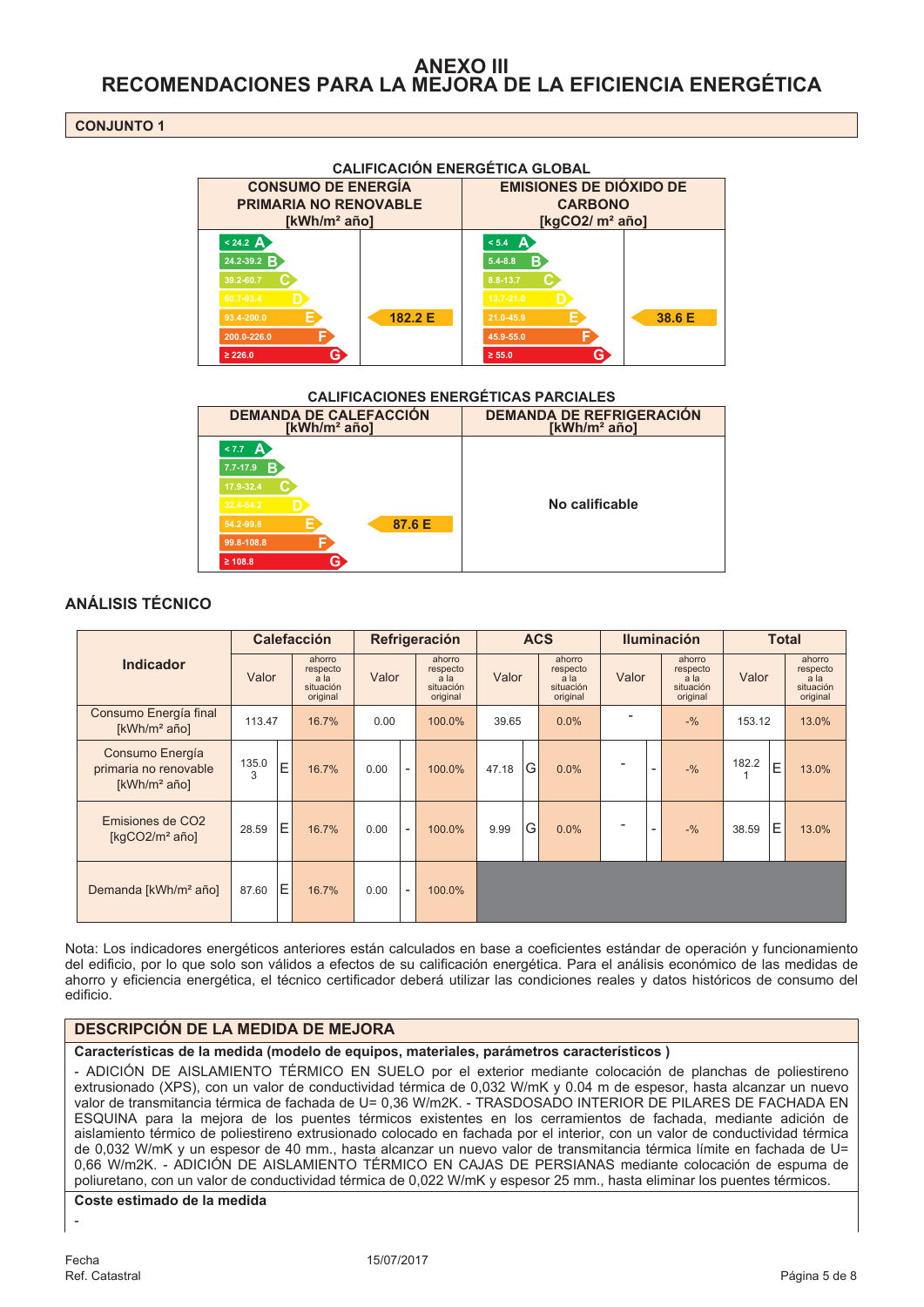Otros datos de interés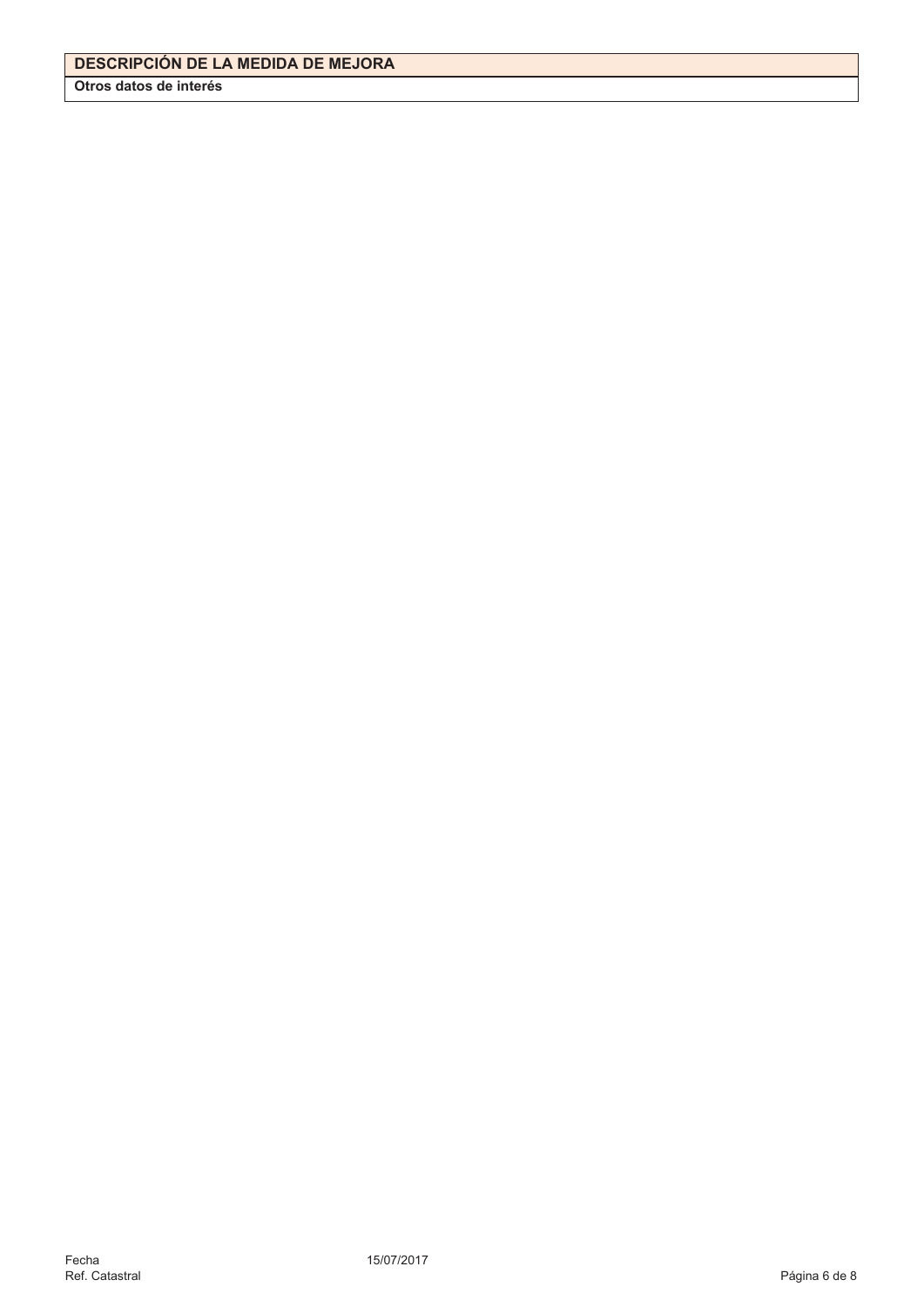#### **CALIFICACIÓN ENERGÉTICA GLOBAL CONSUMO DE ENERGÍA EMISIONES DE DIÓXIDO DE PRIMARIA NO RENOVABLE CARBONO** [kWh/m<sup>2</sup> año] [kgCO2/ m<sup>2</sup> año]  $< 24.2 \text{ A}$  $< 5.4 \quad \Delta$  $24.2 - 39.2$  R 85.1 D  $16.3<sub>D</sub>$  $\geq 226.0$  $\geq 55.0$

#### CALIFICACIONES ENFRGÉTICAS PARCIALES

| <b>DEMANDA DE CALEFACCIÓN</b><br>[kWh/m <sup>2</sup> año]                                                           | <b>DEMANDA DE REFRIGERACIÓN</b><br>[kWh/m <sup>2</sup> año] |  |  |  |  |  |  |  |  |  |  |  |
|---------------------------------------------------------------------------------------------------------------------|-------------------------------------------------------------|--|--|--|--|--|--|--|--|--|--|--|
| < 7.7<br>A<br>в<br>$7.7 - 17.9$<br>17.9-32.4<br>32.4-54.2<br>87.6 E<br>54.2-99.8<br>99.8-108.8<br>G<br>$\geq 108.8$ | No calificable                                              |  |  |  |  |  |  |  |  |  |  |  |

# **ANÁLISIS TÉCNICO**

|                                                                      | <b>Calefacción</b> |   |                                                     |       | Refrigeración            |                                                     |       | <b>ACS</b> |                                                     |       |                          | <b>Iluminación</b>                                  | <b>Total</b> |   |                                                     |
|----------------------------------------------------------------------|--------------------|---|-----------------------------------------------------|-------|--------------------------|-----------------------------------------------------|-------|------------|-----------------------------------------------------|-------|--------------------------|-----------------------------------------------------|--------------|---|-----------------------------------------------------|
| <b>Indicador</b>                                                     | Valor              |   | ahorro<br>respecto<br>a la<br>situación<br>original | Valor |                          | ahorro<br>respecto<br>a la<br>situación<br>original | Valor |            | ahorro<br>respecto<br>a la<br>situación<br>original | Valor |                          | ahorro<br>respecto<br>a la<br>situación<br>original | Valor        |   | ahorro<br>respecto<br>a la<br>situación<br>original |
| Consumo Energía final<br>[kWh/m <sup>2</sup> año]                    | 20.86              |   | 84.7%                                               | 0.00  |                          | 100.0%                                              | 37.24 |            | 6.1%                                                |       |                          | $-9/6$                                              | 58.09        |   | 67.0%                                               |
| Consumo Energía<br>primaria no renovable<br>[kWh/m <sup>2</sup> año] | 40.75              | C | 74.9%                                               | 0.00  | $\overline{\phantom{a}}$ | 100.0%                                              | 44.31 | G          | 6.1%                                                |       | $\overline{\phantom{a}}$ | $-9/6$                                              | 85.06        | D | 59.4%                                               |
| Emisiones de CO <sub>2</sub><br>[ $kgCO2/m2$ año]                    | 6.90               | C | 79.9%                                               | 0.00  | $\overline{\phantom{a}}$ | 100.0%                                              | 9.38  | G          | 6.1%                                                |       | $\overline{\phantom{a}}$ | $-9/6$                                              | 16.29        | D | 63.3%                                               |
| Demanda [kWh/m <sup>2</sup> año]                                     | 87.60              | E | 16.7%                                               | 0.00  | $\overline{\phantom{a}}$ | 100.0%                                              |       |            |                                                     |       |                          |                                                     |              |   |                                                     |

Nota: Los indicadores energéticos anteriores están calculados en base a coeficientes estándar de operación y funcionamiento del edificio, por lo que solo son válidos a efectos de su calificación energética. Para el análisis económico de las medidas de ahorro y eficiencia energética, el técnico certificador deberá utilizar las condiciones reales y datos históricos de consumo del edificio.

#### **DESCRIPCIÓN DE LA MEDIDA DE MEJORA**

Características de la medida (modelo de equipos, materiales, parámetros característicos)

- Medidas de meiora PASIVAS descritas en el CONJUNTO 1. - MEJORA DEL RENDIMIENTO DE HUMOS DE LA COMBUSTIÓN de la caldera existente, mediante inspección anual obligatoria y limpieza por técnico autorizado, hasta alcanzar un nuevo valor de rendimiento de combustión del equipo del 95%. - NUEVA INSTALACIÓN DE SÓLO CALEFACCIÓN mediante bomba de calor eléctrica, de alta eficiencia energética, con un rendimiento medio estacional del 420%.

# Coste estimado de la medida

#### Otros datos de interés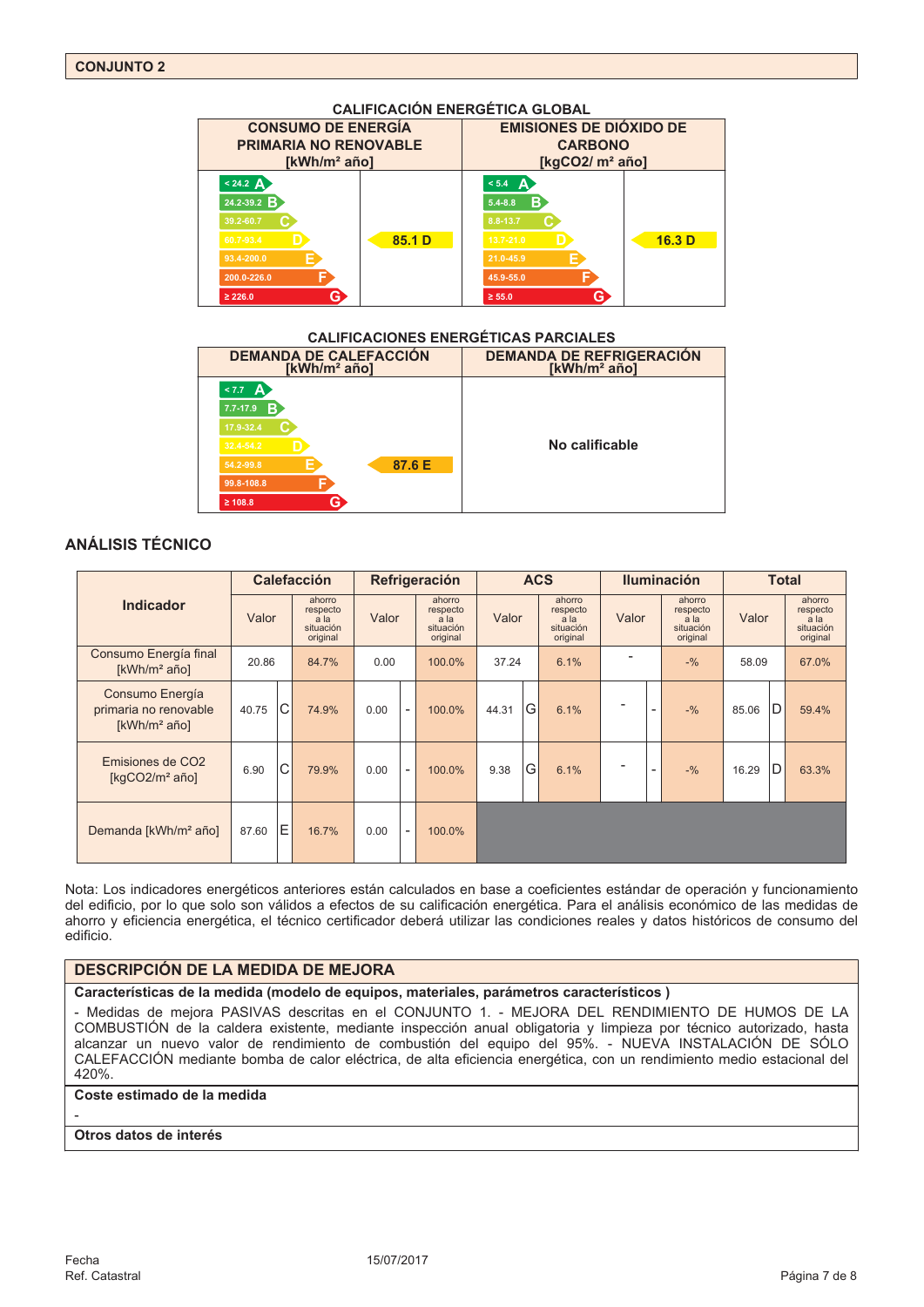# **ANEXO IV** PRUEBAS, COMPROBACIONES E INSPECCIONES REALIZADAS POR EL **TÉCNICO CERTIFICADOR**

Se describen a continuación las pruebas, comprobaciones e inspecciones llevadas a cabo por el técnico certificador durante el proceso de toma de datos y de calificación de la eficiencia energética del edificio, con la finalidad de establecer la conformidad de la información de partida contenida en el certificado de eficiencia energética.

| Fecha de realización de la visita del técnico certificador | 15/07/2017 |
|------------------------------------------------------------|------------|
|------------------------------------------------------------|------------|

#### COMENTARIOS DEL TÉCNICO CERTIFICADOR

PRUEBAS Y COMPROBACIONES REALIZADAS El técnico certificador gira visita al inmueble a fecha 15 de julio de 2017. En la misma se realizan mediciones in-situ de cada una de las estancias habitables de la vivienda, así como de cada uno de los muros de fachada y suelo en contacto con el aire exterior, prestando especial atención a la medición de huecos y materiales que definen sus carpinterías y a las orientaciones de cada uno de los elementos comprobados. Igualmente, se toman datos de los tipos de generadores y combustible empleados en las instalaciones térmicas existentes, prestando especial atención a sus características técnicas.

IDENTIFICACIÓN DEL INMUEBLE\_Se trata de una vivienda individual en bloque ubicada en un edificio de bajo+IV plantas. Tanto en la planta segunda superior (2º A) como en la primera colindante (1º B), se ubican inmuebles de igual uso<br>residencial-vivienda, pertenecientes al mismo edificio, por lo que a efectos de cálculo de la demanda energé consideran como espacios habitables. Sin embargo, la vivienda se encuentra en contacto con el aire en su parte inferior.

La vivienda mantiene los acabados, carpinterías e instalaciones originales de la fecha de construcción

Aunque el año de construcción del inmueble (2009) es posterior a la entrada en vigor del CTE (2006), sin embargo se adopta como normativa aplicable la NBE-CT-79, de vigencia anterior, por no haberse observado en la visita la existencia de<br>ningún sistema de energías renovables, obligatorias con el CTE. Esto quedaría justificado, teniendo provecto se habría visado con anterioridad a la entrada en vigor de dicha normativa, así como la concesión de la licencia de obras.

A falta de información más detallada, para la elaboración del presente informe se asumen como válidos los datos recogidos en la Sede electrónica del Catastro en lo relativo al año de construcción del edificio (2009) y la superficie total construida del uso vivienda (82 m2). En lo referente a la superficie útil habitable (72,50 m2), se adopta la comprobada por el técnico certificador en su visita al inmueble.

DESCRIPCIÓN DE LAS CARACTERÍSTICAS ENERGÉTICAS DEL EDIFICIO Referente a las propiedades de la envolvente térmica de la vivienda, éstas se asumen todas como estimadas a partir de la inspección visual y el año de construcción del edificio, pues se desconocen de forma fidedigna las diferentes capas y espesores que componen cada uno de los cerramientos del inmueble, al no realizarse cata alguna. Lo mismo sucede con las propiedades térmicas de los huecos de fachada, igualmente estimadas, en base a la experiencia del técnico certificador.

Se han tenido en cuenta los patrones de sombra existentes mediante la introducción simplificada de obstáculos rectangulares. Se observa que los patrones de sombra contemplados en el presente Informe son los referente a la mejor aproximación que ha sido posible obtener por el técnico en el proceso de realización de este Certificado Energético y limitada únicamente a una toma de datos genérica del entorno.

Para la definición de los puentes térmicos existentes, se han considerado los parámetros por defecto de pilar en esquina, contorno de hueco, caja de persiana y encuentro de fachada con forjado y con suelo en contacto con el aire, asumiendo como válidos los valores proporcionados por el programa.

Se comprueba en la visita a la vivienda que ésta cuenta con un equipo individual para la producción de ACS y calefacción, marca SAUNIER DUVAL modelo SEMIA TEK C24, alimentado por gas natural. Al no haber podido tener acceso a las facturas del combustible ni a las inspecciones periódicas de la caldera, se ha empleado el valor recomendado por el programa de cálculo para el rendimiento de humos de la combustión, del 90%, comprobando que este equipo se encuentra bien aislado y mantenido.

MEDIDAS DE MEJORA Las medidas de mejora planteadas se encuentran orientadas, no sólo a reducir las emisiones de dióxido de carbono sino, y lo que es más importante, a mermar igualmente los valores de demanda y consumo de energía primaria. Para ello se planten primeramente medidas pasivas de ahorro energético, mediante la adición de aislamiento térmico en suelo en contacto con el aire exterior, trasdosado interior de pilares de fachada en esquina y adición de aislamiento térmico en cajas de persianas de todas las carpinterías. Para a continuación pasar a plantear medidas activas de ahorro energético, mediante la mejora del rendimiento de humos de la combustión de la caldera existente, así como la incorporación de una nueva instalación de calefacción mediante una bomba de calor de alta eficiencia energética.

En todo caso, y aunque se ha realizado un pequeño análisis económico de las medidas de mejora planteadas, queda fuera del alcance de este informe un estudio más pormenorizado para el análisis de las alternativas más eficientes y económicamente viables para este caso concreto de estudio, así como el correspondiente estudio de rentabilidad y viabilidad económica de la propuesta.

NOTAS El técnico certificador no se hace responsable de los vicios ocultos, defectos constructivos o deficiencias existentes en las instalaciones térmicas que puedan alterar a la calificación energética del inmueble, expresada en el presente informe. Los datos obtenidos para la elaboración del mismo son el resultado de una inspección ocular "in situ", para la que no se han realizado catas ni ensayos.

Las cifras sobre el Consumo de Energía y las Emisiones que expresa el presente Certificado Energético son las obtenidas por el uso profesional del programa reconocido CE3X v2.3 para unas teóricas condiciones normales de uso.

El presente Certificado de Eficiencia Energética tiene una validez de 10 años, a contar desde la fecha de firma del mismo, según los requisitos establecidos por el órgano competente de la Comunidad Autónoma en materia de certificación energética de edificios. Dicho órgano competente determinará las condiciones específicas para proceder a su renovación o actualización.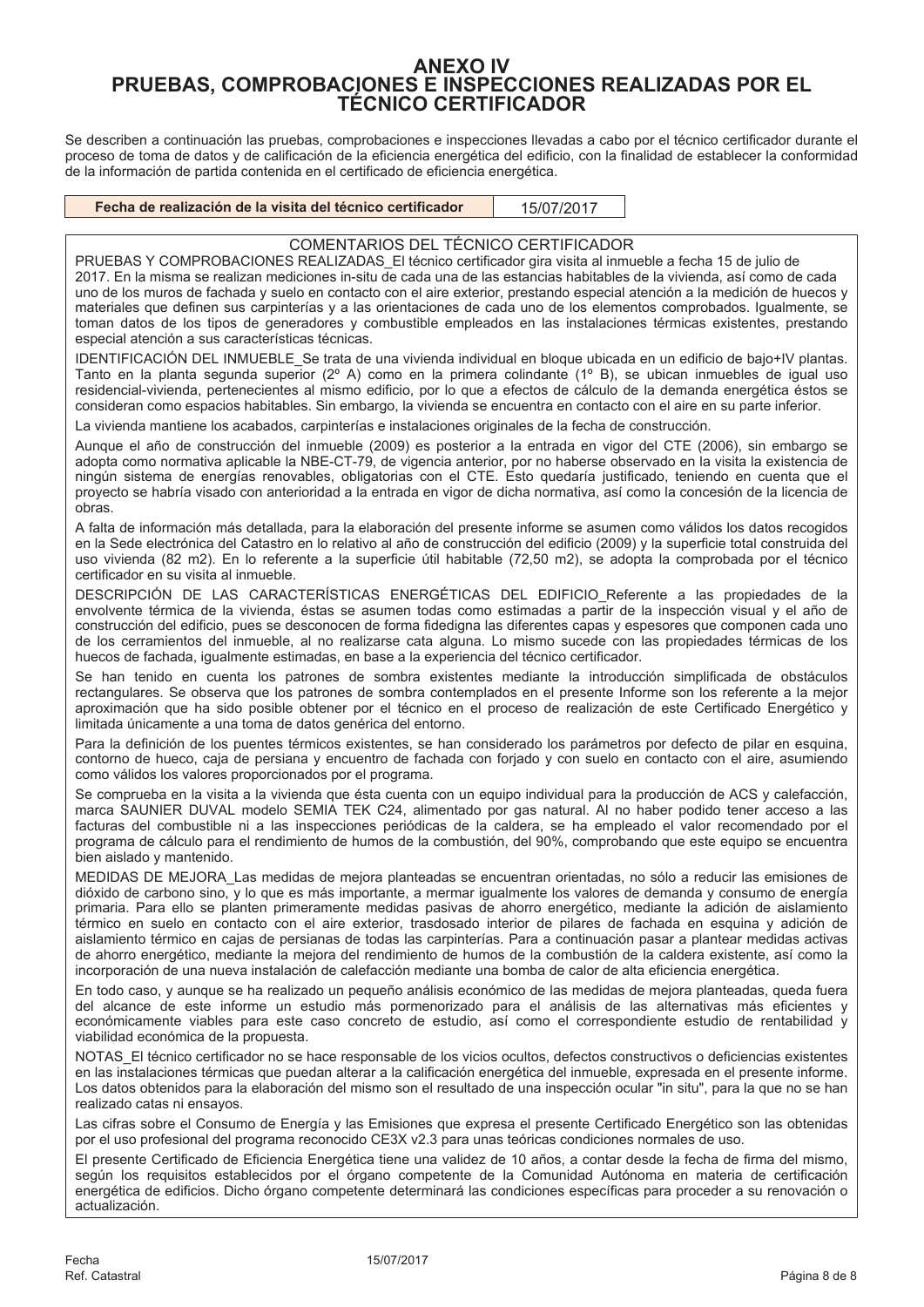

Id. Mejora

Ref.

Catastral

 $CFXV2.3$ 

Fecha

15/07/2017

# Informe descriptivo de la medida de mejora

# **DENOMINACIÓN DE LA MEDIDA DE MEJORA**

**CONJUNTO 1** 

# **DESCRIPCIÓN DE LA MEDIDA DE MEJORA**

# Características de la medida (modelo de equipos, materiales, parámetros característicos)

- ADICIÓN DE AISLAMIENTO TÉRMICO EN SUELO por el exterior mediante colocación de planchas de poliestireno extrusionado (XPS), con un valor de conductividad térmica de 0,032 W/mK y 0.04 m de espesor, hasta alcanzar un nuevo valor de transmitancia térmica de fachada de U= 0,36 W/m2K. - TRASDOSADO INTERIOR DE PILARES DE FACHADA EN ESQUINA para la mejora de los puentes térmicos existentes en los cerramientos de fachada, mediante adición de aislamiento térmico de poliestireno extrusionado colocado en fachada por el interior, con un valor de conductividad térmica de 0,032 W/mK y un espesor de 40 mm., hasta alcanzar un nuevo valor de transmitancia térmica límite en fachada de U= 0.66 W/m2K. - ADICIÓN DE AISLAMIENTO TÉRMICO EN CAJAS DE PERSIANAS mediante colocación de espuma de poliuretano, con un valor de conductividad térmica de 0,022 W/mK y espesor 25 mm., hasta eliminar los puentes térmicos.

Coste estimado de la medida

# Otros datos de interés

# **CALIFICACIÓN ENERGÉTICA GLOBAL**

| <b>CONSUMO DE ENERGÍA</b><br><b>PRIMARIA NO RENOVABLE</b><br>[kWh/m <sup>2</sup> año]                                       |          | <b>EMISIONES DE DIÓXIDO DE</b><br><b>CARBONO</b><br>[kgCO2/ $m^2$ año]                                             |         |  |  |  |  |  |  |
|-----------------------------------------------------------------------------------------------------------------------------|----------|--------------------------------------------------------------------------------------------------------------------|---------|--|--|--|--|--|--|
| $< 24.2 \text{ A}$<br>24.2-39.2 $\overline{B}$<br>39.2-60.7<br>60.7-93.4<br>93.4-200.0<br>200.0-226.0<br>G)<br>$\geq 226.0$ | 182.21 E | $< 5.4 \quad \Delta$<br>B<br>$5,4-8,8$<br>8.8-13.7<br>$13.7 - 21.0$<br>21.0-45.9<br>45.9-55.0<br>G.<br>$\geq 55.0$ | 38.59 E |  |  |  |  |  |  |

# **CALIFICACIONES ENERGÉTICAS PARCIALES**

| <b>DEMANDA DE CALEFACCIÓN</b><br>$KWh/m^2$ añol                                                          |        | <b>DEMANDA DE REFRIGERACIÓN</b><br>$KWh/m^2$ añol |  |  |  |  |  |  |
|----------------------------------------------------------------------------------------------------------|--------|---------------------------------------------------|--|--|--|--|--|--|
| $\leq 7.7$ A<br>$7.7 - 17.9$ B<br>17.9-32.4<br>32.4-54.2<br>54.2-99.8<br>99.8-108.8<br>G<br>$\geq 108.8$ | 87.6 E | No calificable                                    |  |  |  |  |  |  |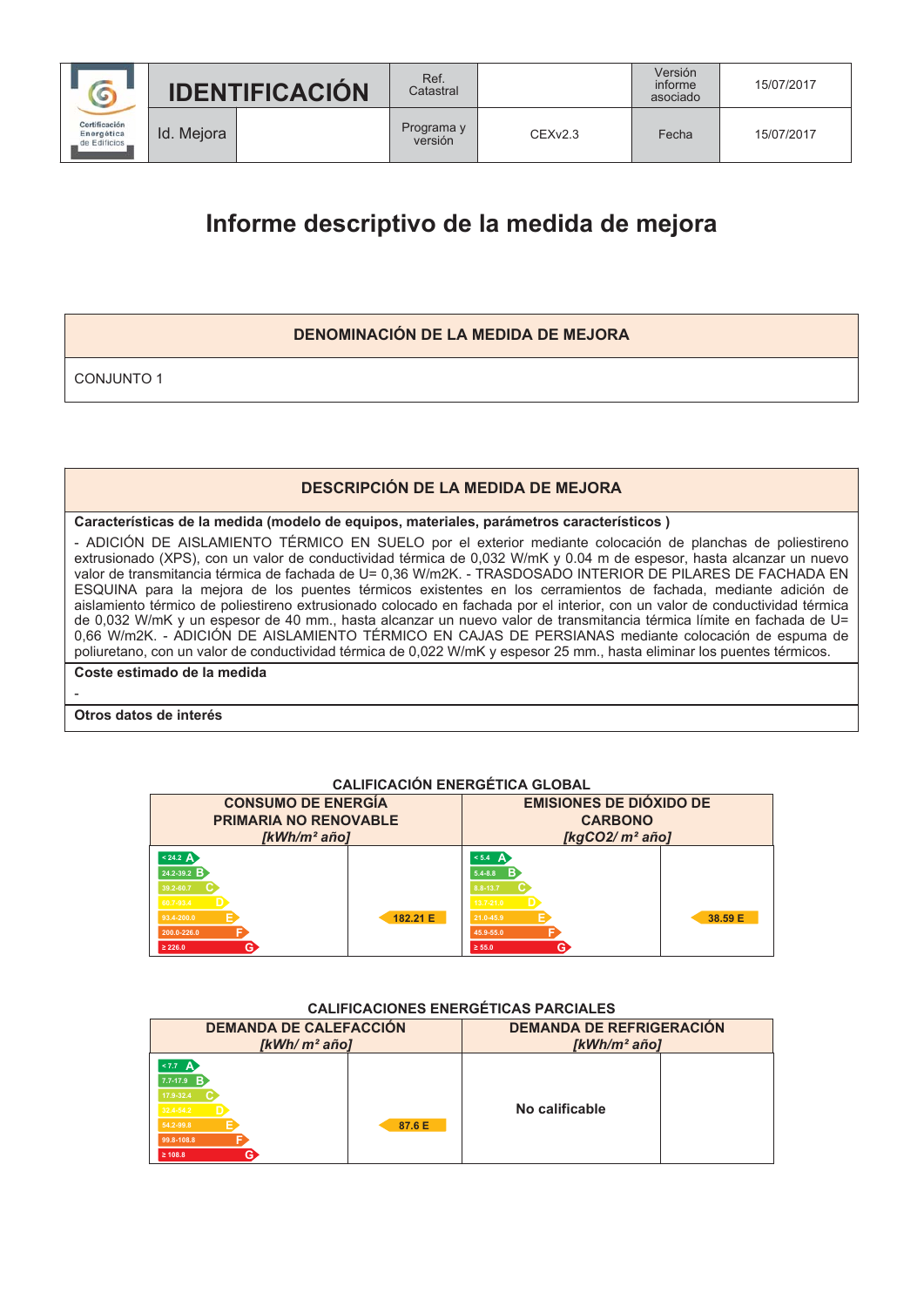|                                             |            | <b>IDENTIFICACIÓN</b> | Ref.<br>Catastral     |         | Versión<br>informe<br>asociado | 15/07/2017 |  |  |
|---------------------------------------------|------------|-----------------------|-----------------------|---------|--------------------------------|------------|--|--|
| Certificación<br>Energética<br>de Edificios | Id. Mejora |                       | Programa y<br>versión | CEXv2.3 | Fecha                          | 15/07/2017 |  |  |

# **ANÁLISIS TÉCNICO**

|                                                                      | <b>Calefacción</b> |   |                                                       |       | Refrigeración            |                                                     |       | <b>ACS</b> |                                                                |                |                          | <b>Iluminación</b>                                  | <b>Total</b> |   |                                                     |
|----------------------------------------------------------------------|--------------------|---|-------------------------------------------------------|-------|--------------------------|-----------------------------------------------------|-------|------------|----------------------------------------------------------------|----------------|--------------------------|-----------------------------------------------------|--------------|---|-----------------------------------------------------|
| <b>Indicador</b>                                                     | Valor              |   | ahorro<br>respecto<br>$a$ la<br>situación<br>original | Valor |                          | ahorro<br>respecto<br>a la<br>situación<br>original | Valor |            | ahorro<br>respecto<br>a <sub>la</sub><br>situación<br>original | Valor          |                          | ahorro<br>respecto<br>a la<br>situación<br>original | Valor        |   | ahorro<br>respecto<br>a la<br>situación<br>original |
| Consumo Energía final<br>[kWh/m <sup>2</sup> año]                    | 113.47             |   | 16.7%                                                 | 0.00  |                          | 100.0%                                              | 39.65 |            | 0.0%                                                           |                |                          | $-9/6$                                              | 153.12       |   | 13.0%                                               |
| Consumo Energía<br>primaria no renovable<br>[kWh/m <sup>2</sup> año] | 135.0<br>3         | E | 16.7%                                                 | 0.00  | $\overline{\phantom{a}}$ | 100.0%                                              | 47.18 | G          | 0.0%                                                           | $\blacksquare$ | $\overline{\phantom{a}}$ | $-9/6$                                              | 182.2        | E | 13.0%                                               |
| Emisiones de CO <sub>2</sub><br>[ $kgCO2/m2$ año]                    | 28.59              | E | 16.7%                                                 | 0.00  | $\overline{\phantom{a}}$ | 100.0%                                              | 9.99  | G          | 0.0%                                                           |                | $\overline{\phantom{a}}$ | $-9/6$                                              | 38.59        | Ε | 13.0%                                               |
| Demanda [kWh/m <sup>2</sup> año]                                     | 87.60              | Ε | 16.7%                                                 | 0.00  | $\overline{\phantom{a}}$ | 100.0%                                              |       |            |                                                                |                |                          |                                                     |              |   |                                                     |

# **ENVOLVENTE TÉRMICA**

# **Cerramientos opacos**

| <b>Nombre</b>                    | <b>Tipo</b> | <b>Superficie</b><br>actual $\text{[m}^2\text{]}$ | <b>Transmitancia</b><br>actual [W/m <sup>2</sup> K] | <b>Superficie</b><br>post mejora<br>$\mathrm{[m^2]}$ | <b>Transmitancia</b><br>post mejora<br>$[W/m^2 K]$ |
|----------------------------------|-------------|---------------------------------------------------|-----------------------------------------------------|------------------------------------------------------|----------------------------------------------------|
| Fachada NOROESTE Cocina          | Fachada     | 2.86                                              | 0.62                                                | 2.86                                                 | 0.62                                               |
| Fachada NOROESTE Salón           | Fachada     | 10.44                                             | 0.62                                                | 10.44                                                | 0.62                                               |
| Fachada SUROESTE Salón           | Fachada     | 8.50                                              | 0.62                                                | 8.50                                                 | 0.62                                               |
| Fachada<br>SUROESTE Dormitorio 1 | Fachada     | 7.11                                              | 0.62                                                | 7.11                                                 | 0.62                                               |
| Fachada<br>SUROESTE Dormitorio 2 | Fachada     | 9.13                                              | 0.62                                                | 9.13                                                 | 0.62                                               |
| Fachada<br>SURESTE Dormitorio 2  | Fachada     | 5.49                                              | 0.62                                                | 5.49                                                 | 0.62                                               |
| Fachada<br>SURESTE Dormitorio 3  | Fachada     | 4.61                                              | 0.62                                                | 4.61                                                 | 0.62                                               |
| Suelo con aire                   | Suelo       | 72.50                                             | 0.69                                                | 72.50                                                | 0.36                                               |

# **Huecos y lucernarios**

| <b>Nombre</b>  | <b>Tipo</b> | <b>Superfic</b><br>ie actual<br>[m <sup>2</sup> ] | <b>Transmitan</b><br>cia actual<br>del<br>hueco[W/m <sup>2</sup><br>$K$ ] | <b>Transmitanci</b><br>a actual del<br>vidrio[W/m <sup>2</sup><br>K] | <b>Superficie</b><br>post<br>mejora<br>[m <sup>2</sup> ] | <b>Transmitanci</b><br>a post mejora<br>$[W/m^2 K]$ | <b>Transmitanci</b><br>a post mejora<br>del vidrio<br>$[W/m^2 K]$ |
|----------------|-------------|---------------------------------------------------|---------------------------------------------------------------------------|----------------------------------------------------------------------|----------------------------------------------------------|-----------------------------------------------------|-------------------------------------------------------------------|
| V <sub>1</sub> | Hueco       | 1.89                                              | 3.58                                                                      | 3.30                                                                 | 1.89                                                     | 3.58                                                | 3.30                                                              |
| V <sub>2</sub> | Hueco       | 2.56                                              | 3.58                                                                      | 3.30                                                                 | 2.56                                                     | 3.58                                                | 3.30                                                              |
| V3             | Hueco       | 1.01                                              | 3.58                                                                      | 3.30                                                                 | 1.01                                                     | 3.58                                                | 3.30                                                              |
| V <sub>4</sub> | Hueco       | 1.01                                              | 3.58                                                                      | 3.30                                                                 | 1.01                                                     | 3.58                                                | 3.30                                                              |
| V5             | Hueco       | 1.89                                              | 3.58                                                                      | 3.30                                                                 | 1.89                                                     | 3.58                                                | 3.30                                                              |
| V6             | Hueco       | 1.89                                              | 3.58                                                                      | 3.30                                                                 | 1.89                                                     | 3.58                                                | 3.30                                                              |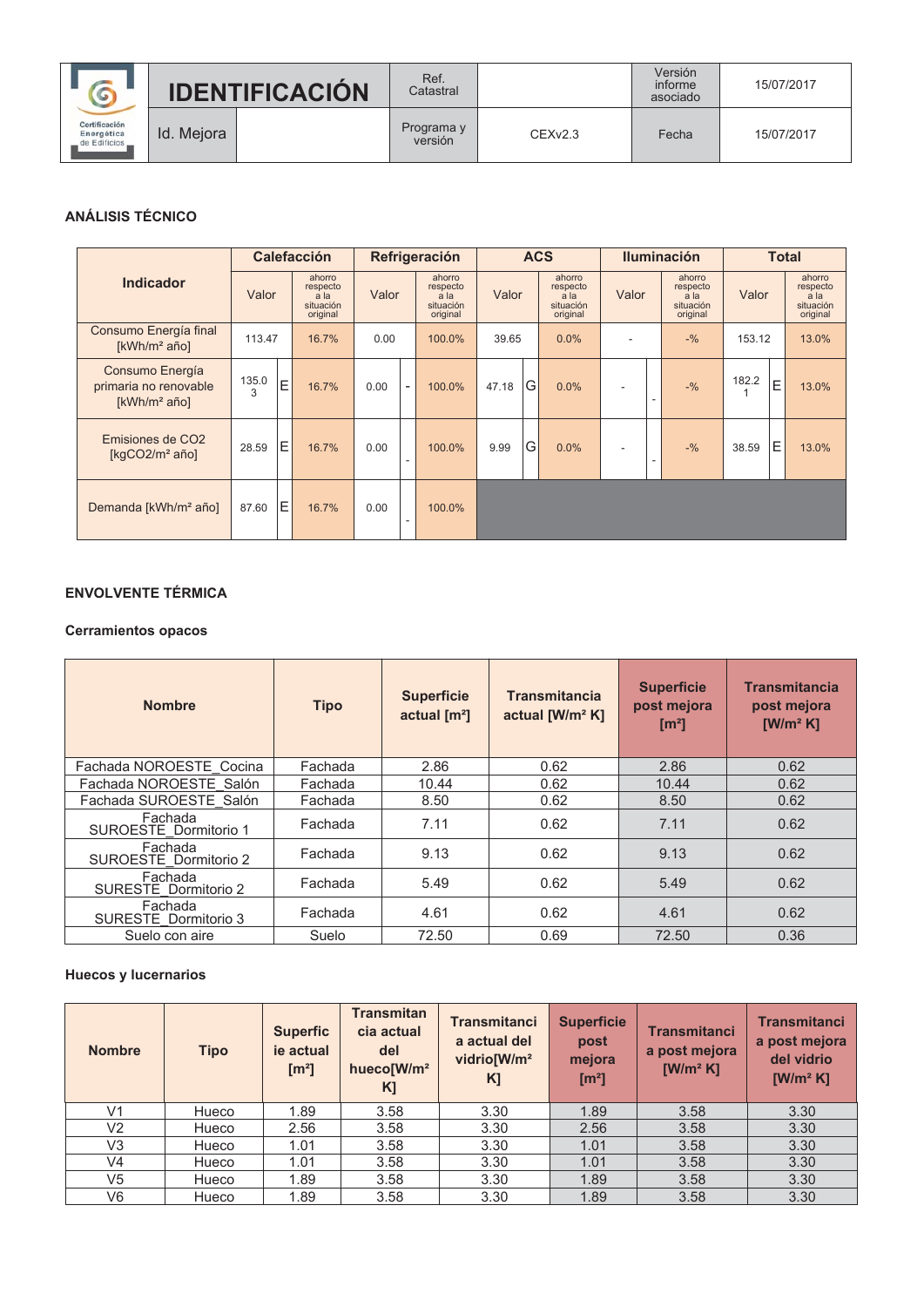|                                              |            | <b>IDENTIFICACIÓN</b> | Ref.<br>Catastral     |         | Versión<br>informe<br>asociado | 15/07/2017 |
|----------------------------------------------|------------|-----------------------|-----------------------|---------|--------------------------------|------------|
| Certificación<br>Energética<br>de Edificios. | Id. Meiora |                       | Programa y<br>versión | CEXv2.3 | Fecha                          | 15/07/2017 |

# **INSTALACIONES TÉRMICAS**

#### Generadores de calefacción

| <b>Nombre</b>                                                         | <b>Tipo</b>         | <b>Potencia</b><br>nominal | Rendi-<br>miento<br><b>Estacional</b> | Estimació<br>n Energía<br><b>Consumi</b><br>da anual | <b>Tipo post</b><br>mejora | <b>Potencia</b><br>nominal<br>post<br>mejora | <b>Rendimient</b><br>$\Omega$<br>estacional<br>post mejora | <b>Estimació</b><br>n Energía<br><b>Consumi</b><br>da anual<br><b>Post</b><br>mejora | Energía<br>anual<br>ahorrada |
|-----------------------------------------------------------------------|---------------------|----------------------------|---------------------------------------|------------------------------------------------------|----------------------------|----------------------------------------------|------------------------------------------------------------|--------------------------------------------------------------------------------------|------------------------------|
|                                                                       |                     | [kW]                       | $[\%]$                                | [kWh/m <sup>2</sup> año]                             |                            | [kW]                                         | [%]                                                        | [kWh/m <sup>2</sup> año]                                                             | [kWh/m <sup>2</sup> año]     |
| Caldera<br>mixta SAUNIER<br><b>DUVAL SEMIA TEK</b><br>C <sub>24</sub> | Caldera<br>Estándar | 24.0                       | 77.2%                                 | $\overline{\phantom{a}}$                             | Caldera<br>Estándar        | 24.0                                         | 77.2%                                                      |                                                                                      |                              |
| <b>TOTALES</b>                                                        |                     |                            |                                       |                                                      |                            |                                              |                                                            |                                                                                      |                              |

# Generadores de refrigeración

| <b>Nombre</b>  | <b>Tipo</b> | <b>Potencia</b><br>nominal | Rendi-<br>miento<br><b>Estacional</b> | Estimació<br>n Energía<br>Consumi<br>da anual | <b>Tipo post</b><br>mejora | <b>Potencia</b><br>nominal<br>post<br>mejora | <b>Rendimient</b><br>$\Omega$<br>estacional<br>post mejora | <b>Estimació</b><br>n Energía<br><b>Consumi</b><br>da anual<br><b>Post</b><br>mejora | Energía<br>anual<br>ahorrada |
|----------------|-------------|----------------------------|---------------------------------------|-----------------------------------------------|----------------------------|----------------------------------------------|------------------------------------------------------------|--------------------------------------------------------------------------------------|------------------------------|
|                |             | [kW]                       | $[\%]$                                | [kWh/m <sup>2</sup> año]                      |                            | [kW]                                         | $[\%]$                                                     | [kWh/m <sup>2</sup> año]                                                             | [kWh/m <sup>2</sup> año]     |
|                |             |                            |                                       |                                               |                            |                                              |                                                            |                                                                                      |                              |
| <b>TOTALES</b> |             | $\overline{a}$             |                                       | $\overline{\phantom{0}}$                      |                            | -                                            |                                                            | $\overline{\phantom{0}}$                                                             |                              |

# Instalaciones de Agua Caliente Sanitaria

| <b>Nombre</b>                                                         | <b>Tipo</b>         | <b>Potencia</b><br>nominal | Rendi-<br>miento<br><b>Estacional</b> | <b>Estimació</b><br>n Energía<br><b>Consumi</b><br>da anual | <b>Tipo post</b><br>mejora | <b>Potencia</b><br>nominal<br>post<br>mejora | <b>Rendimient</b><br>$\Omega$<br>estacional<br>post mejora | <b>Estimació</b><br>n Energía<br><b>Consumi</b><br>da anual<br><b>Post</b><br>mejora | Energía<br>anual<br>ahorrada |
|-----------------------------------------------------------------------|---------------------|----------------------------|---------------------------------------|-------------------------------------------------------------|----------------------------|----------------------------------------------|------------------------------------------------------------|--------------------------------------------------------------------------------------|------------------------------|
|                                                                       |                     | [kW]                       | $[\%]$                                | [kWh/m <sup>2</sup> año]                                    |                            | [kW]                                         | [%]                                                        | [kWh/m <sup>2</sup> año]                                                             | [kWh/m <sup>2</sup> año]     |
| Caldera<br>mixta_SAUNIER<br><b>DUVAL SEMIA TEK</b><br>C <sub>24</sub> | Caldera<br>Estándar | 24.0                       | 77.2%                                 |                                                             | Caldera<br>Estándar        | 24.0                                         | 77.2%                                                      |                                                                                      |                              |
| <b>TOTALES</b>                                                        |                     | $\blacksquare$             |                                       | $\overline{\phantom{0}}$                                    |                            | $\overline{\phantom{0}}$                     |                                                            |                                                                                      | -                            |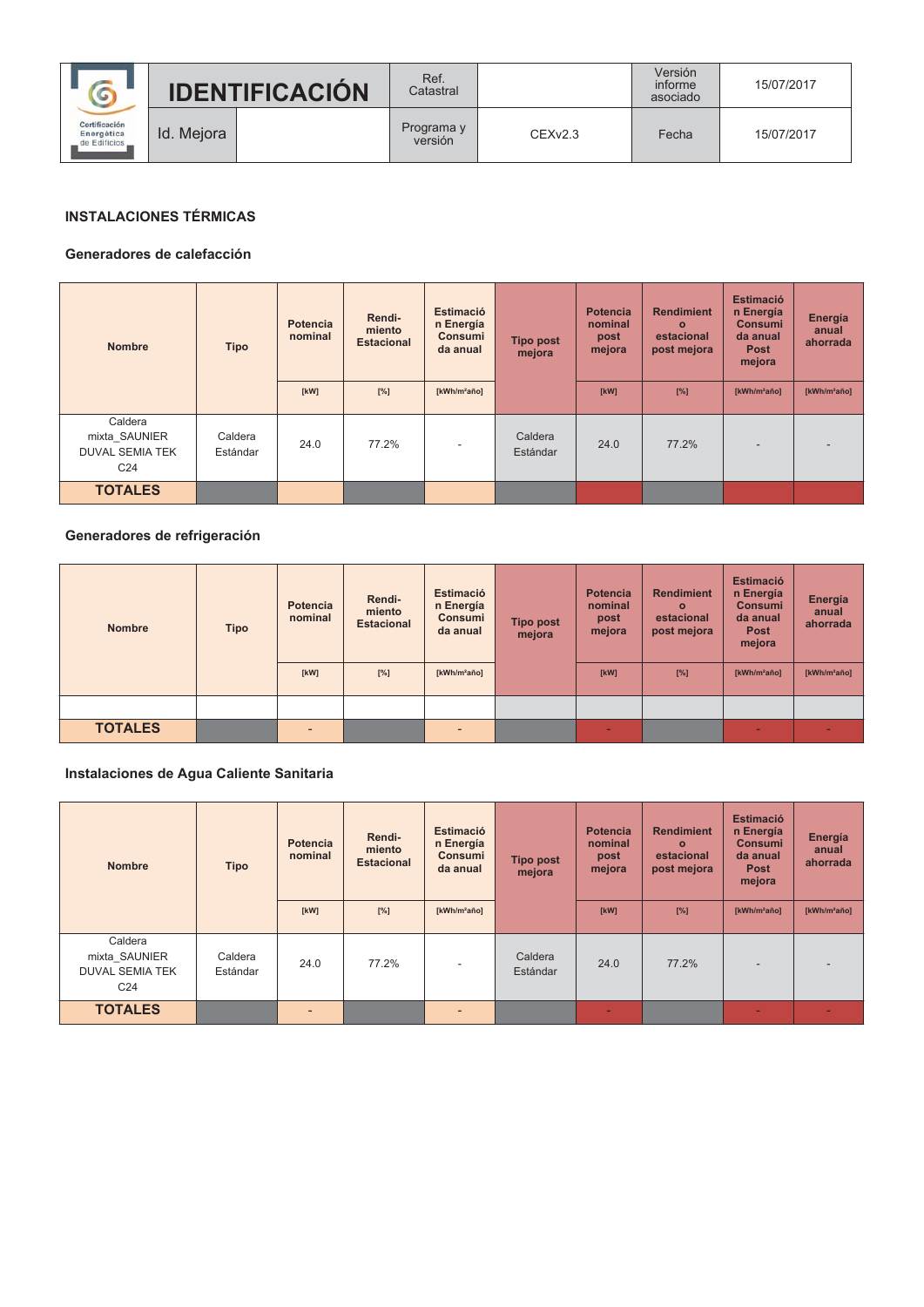

Ref.

Catastral

CEXv2.3

# Informe descriptivo de la medida de mejora

# **DENOMINACIÓN DE LA MEDIDA DE MEJORA**

**CONJUNTO 2** 

# **DESCRIPCIÓN DE LA MEDIDA DE MEJORA**

#### Características de la medida (modelo de equipos, materiales, parámetros característicos)

- Medidas de mejora PASIVAS descritas en el CONJUNTO 1. - MEJORA DEL RENDIMIENTO DE HUMOS DE LA COMBUSTIÓN de la caldera existente, mediante inspección anual obligatoria y limpieza por técnico autorizado, hasta<br>alcanzar un nuevo valor de rendimiento de combustión del equipo del 95%. - NUEVA INSTALACIÓN DE SÓLO CALEFACCIÓN mediante bomba de calor eléctrica, de alta eficiencia energética, con un rendimiento medio estacional del 420%.

# Coste estimado de la medida

# Otros datos de interés

# **CALIFICACIÓN ENERGÉTICA GLOBAL**

| <b>CONSUMO DE ENERGÍA</b><br><b>PRIMARIA NO RENOVABLE</b><br>[kWh/m <sup>2</sup> año]                             |         | <b>EMISIONES DE DIÓXIDO DE</b><br><b>CARBONO</b><br>[ $kgCO2/m2$ año]                                     |                    |  |  |  |  |  |  |  |  |
|-------------------------------------------------------------------------------------------------------------------|---------|-----------------------------------------------------------------------------------------------------------|--------------------|--|--|--|--|--|--|--|--|
| $< 24.2 \text{ A}$<br>$24.2 - 39.2$ B<br>39.2-60.7<br>60.7-93.4<br>93.4-200.0<br>200.0-226.0<br>G<br>$\geq 226.0$ | 85.06 D | $< 5.4$ A<br>-R<br>$5.4 - 8.8$<br>8.8-13.7<br>$13.7 - 21.0$<br>21.0-45.9<br>45.9-55.0<br>G<br>$\geq 55.0$ | 16.29 <sub>D</sub> |  |  |  |  |  |  |  |  |

#### **CALIFICACIONES ENERGÉTICAS PARCIALES**

| <b>DEMANDA DE CALEFACCIÓN</b><br>$I$ kWh/ m <sup>2</sup> añol                                                                     |        | <b>DEMANDA DE REFRIGERACIÓN</b><br>$KWh/m^2$ añol |  |  |  |  |
|-----------------------------------------------------------------------------------------------------------------------------------|--------|---------------------------------------------------|--|--|--|--|
| $\langle 7.7 \quad \text{A} \rangle$<br>$7.7 - 17.9$ B<br>17.9-32.4<br>32.4-54.2<br>54.2-99.8<br>99.8-108.8<br>G.<br>$\geq 108.8$ | 87.6 E | No calificable                                    |  |  |  |  |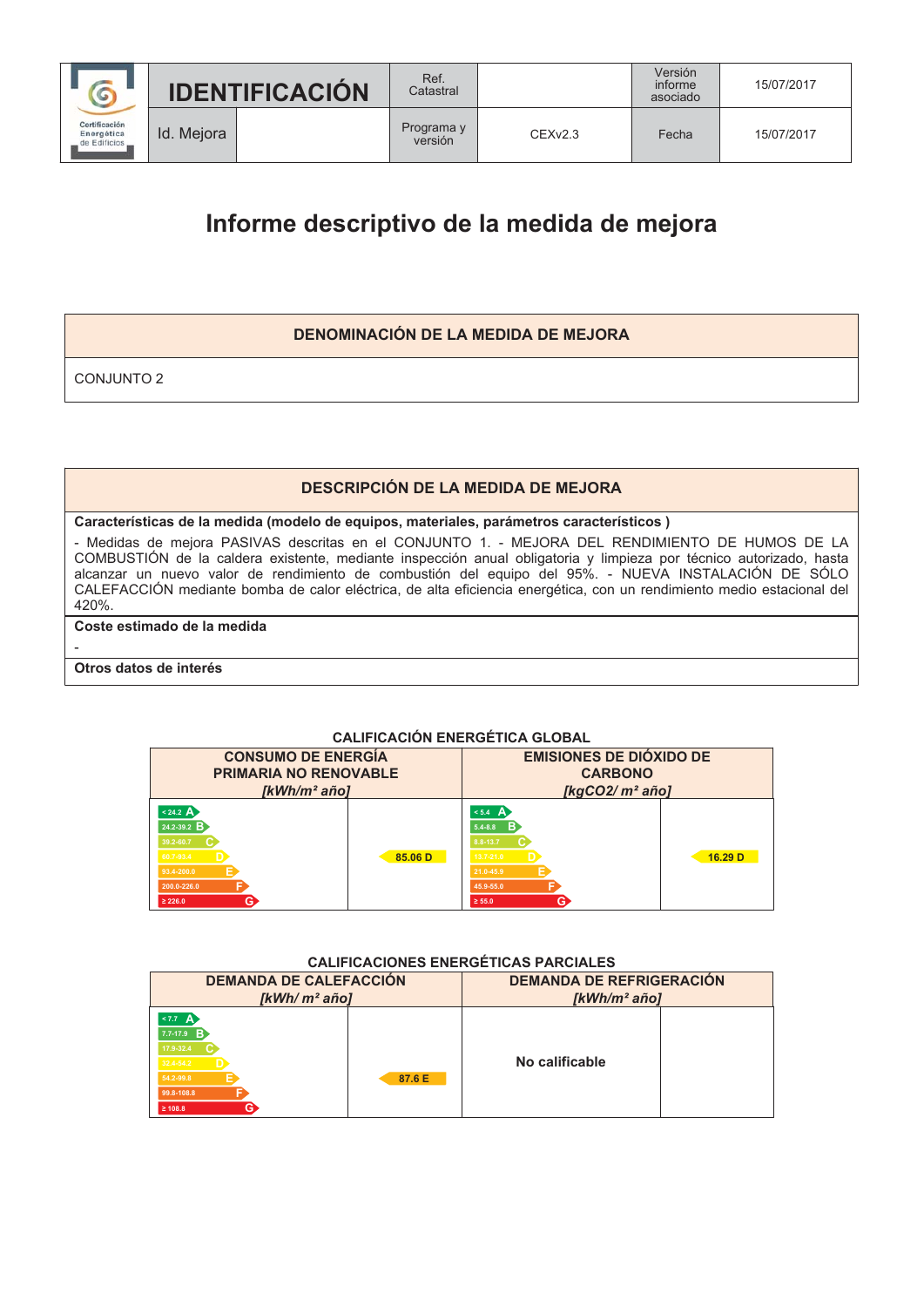|                                               |            | <b>IDENTIFICACIÓN</b> | Ref.<br>Catastral     |         | Versión<br>informe<br>asociado | 15/07/2017 |  |
|-----------------------------------------------|------------|-----------------------|-----------------------|---------|--------------------------------|------------|--|
| Certificación<br>Energética<br>de Edificios _ | Id. Meiora |                       | Programa y<br>versión | CEXv2.3 | Fecha                          | 15/07/2017 |  |

# **ANÁLISIS TÉCNICO**

|                                                                      |       |   | <b>Calefacción</b>                                  |       |                          | Refrigeración                                       |       | <b>ACS</b> |                                                     |                |                          | <b>Iluminación</b>                                  | <b>Total</b> |   |                                                     |
|----------------------------------------------------------------------|-------|---|-----------------------------------------------------|-------|--------------------------|-----------------------------------------------------|-------|------------|-----------------------------------------------------|----------------|--------------------------|-----------------------------------------------------|--------------|---|-----------------------------------------------------|
| <b>Indicador</b>                                                     | Valor |   | ahorro<br>respecto<br>a la<br>situación<br>original | Valor |                          | ahorro<br>respecto<br>a la<br>situación<br>original | Valor |            | ahorro<br>respecto<br>a la<br>situación<br>original | Valor          |                          | ahorro<br>respecto<br>a la<br>situación<br>original | Valor        |   | ahorro<br>respecto<br>a la<br>situación<br>original |
| Consumo Energía final<br>[kWh/m <sup>2</sup> año]                    | 20.86 |   | 84.7%                                               | 0.00  |                          | 100.0%                                              | 37.24 |            | 6.1%                                                |                |                          | $-9/6$                                              | 58.09        |   | 67.0%                                               |
| Consumo Energía<br>primaria no renovable<br>[kWh/m <sup>2</sup> año] | 40.75 | C | 74.9%                                               | 0.00  | $\overline{\phantom{a}}$ | 100.0%                                              | 44.31 | G          | 6.1%                                                | $\blacksquare$ | $\overline{\phantom{a}}$ | $-9/6$                                              | 85.06        | D | 59.4%                                               |
| Emisiones de CO <sub>2</sub><br>[ $kgCO2/m2$ año]                    | 6.90  | C | 79.9%                                               | 0.00  | ٠                        | 100.0%                                              | 9.38  | G          | 6.1%                                                | $\blacksquare$ | $\overline{\phantom{a}}$ | $-9/6$                                              | 16.29        | D | 63.3%                                               |
| Demanda [kWh/m <sup>2</sup> año]                                     | 87.60 | E | 16.7%                                               | 0.00  | $\overline{\phantom{a}}$ | 100.0%                                              |       |            |                                                     |                |                          |                                                     |              |   |                                                     |

# **ENVOLVENTE TÉRMICA**

# **Cerramientos opacos**

| <b>Nombre</b>                    | <b>Tipo</b> | <b>Superficie</b><br>actual $\text{[m}^2\text{]}$ | <b>Transmitancia</b><br>actual [W/m <sup>2</sup> K] | <b>Superficie</b><br>post mejora<br>[m <sup>2</sup> ] | <b>Transmitancia</b><br>post mejora<br>$[W/m^2 K]$ |
|----------------------------------|-------------|---------------------------------------------------|-----------------------------------------------------|-------------------------------------------------------|----------------------------------------------------|
| Fachada NOROESTE Cocina          | Fachada     | 2.86                                              | 0.62                                                | 2.86                                                  | 0.62                                               |
| Fachada NOROESTE Salón           | Fachada     | 10.44                                             | 0.62                                                | 10.44                                                 | 0.62                                               |
| Fachada SUROESTE Salón           | Fachada     | 8.50                                              | 0.62                                                | 8.50                                                  | 0.62                                               |
| Fachada<br>SUROESTE Dormitorio 1 | Fachada     | 7.11                                              | 0.62                                                | 7.11                                                  | 0.62                                               |
| Fachada<br>SUROESTE Dormitorio 2 | Fachada     | 9.13                                              | 0.62                                                | 9.13                                                  | 0.62                                               |
| Fachada<br>SURESTE Dormitorio 2  | Fachada     | 5.49                                              | 0.62                                                | 5.49                                                  | 0.62                                               |
| Fachada<br>SURESTE Dormitorio 3  | Fachada     | 4.61                                              | 0.62                                                | 4.61                                                  | 0.62                                               |
| Suelo con aire                   | Suelo       | 72.50                                             | 0.69                                                | 72.50                                                 | 0.36                                               |

# **Huecos y lucernarios**

| <b>Nombre</b>  | <b>Tipo</b> | <b>Superfic</b><br>ie actual<br>[m <sup>2</sup> ] | <b>Transmitan</b><br>cia actual<br>del<br>hueco[W/m <sup>2</sup><br>$K$ ] | <b>Transmitanci</b><br>a actual del<br>vidrio[W/m <sup>2</sup><br>K] | <b>Superficie</b><br>post<br>mejora<br>[m <sup>2</sup> ] | <b>Transmitanci</b><br>a post mejora<br>$[W/m^2 K]$ | <b>Transmitanci</b><br>a post mejora<br>del vidrio<br>$[W/m^2 K]$ |
|----------------|-------------|---------------------------------------------------|---------------------------------------------------------------------------|----------------------------------------------------------------------|----------------------------------------------------------|-----------------------------------------------------|-------------------------------------------------------------------|
| V <sub>1</sub> | Hueco       | 1.89                                              | 3.58                                                                      | 3.30                                                                 | 1.89                                                     | 3.58                                                | 3.30                                                              |
| V <sub>2</sub> | Hueco       | 2.56                                              | 3.58                                                                      | 3.30                                                                 | 2.56                                                     | 3.58                                                | 3.30                                                              |
| V3             | Hueco       | 1.01                                              | 3.58                                                                      | 3.30                                                                 | 1.01                                                     | 3.58                                                | 3.30                                                              |
| V <sub>4</sub> | Hueco       | 1.01                                              | 3.58                                                                      | 3.30                                                                 | 1.01                                                     | 3.58                                                | 3.30                                                              |
| V <sub>5</sub> | Hueco       | 1.89                                              | 3.58                                                                      | 3.30                                                                 | 1.89                                                     | 3.58                                                | 3.30                                                              |
| V <sub>6</sub> | Hueco       | 1.89                                              | 3.58                                                                      | 3.30                                                                 | 1.89                                                     | 3.58                                                | 3.30                                                              |